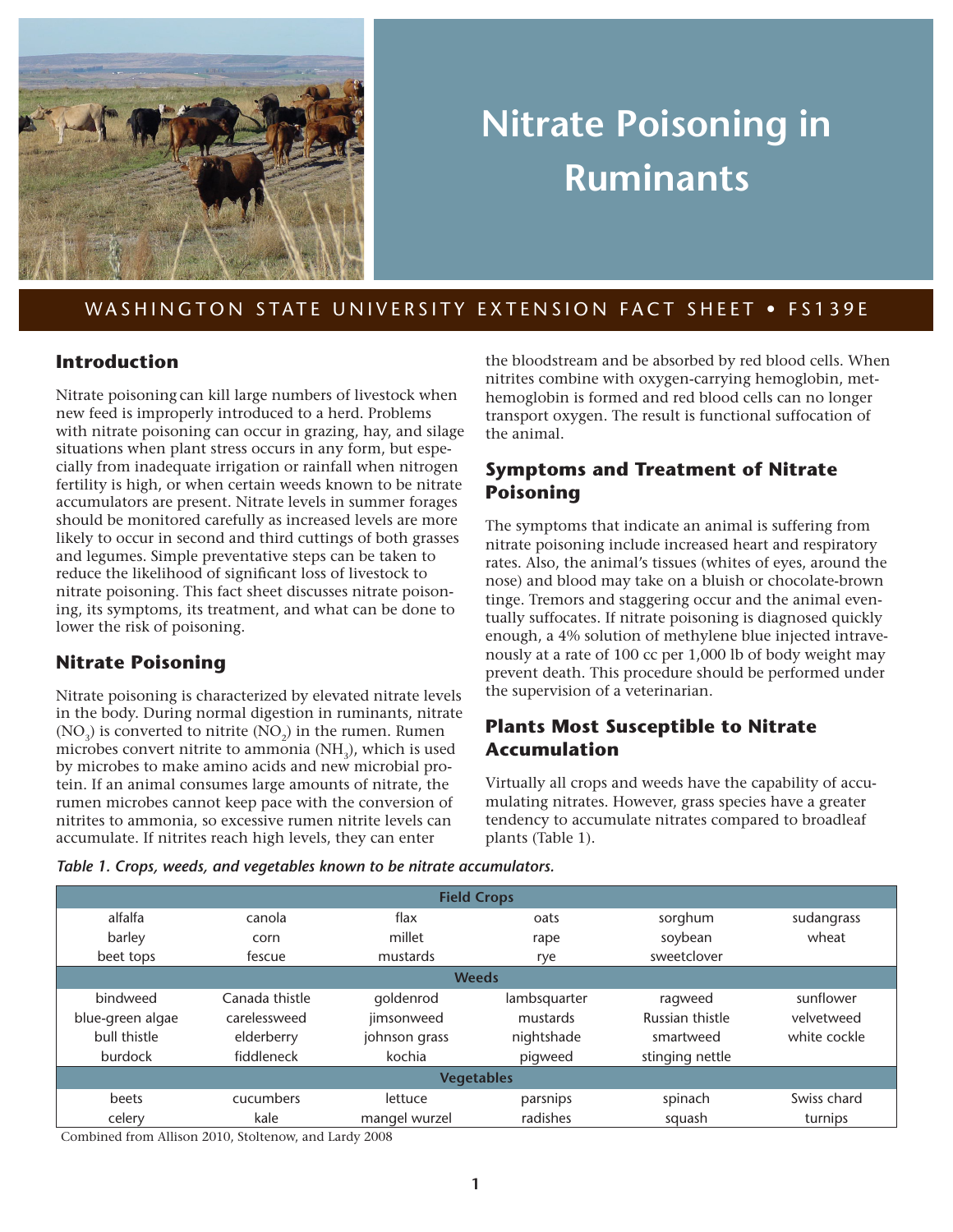Alfalfa, timothy, bromegrass, orchardgrass, and ladino clover are species less likely to accumulate nitrogen but will do so if plants come under stress from heat, moisture, or an imbalance in soil fertility (Crawford et al. 1961).

## **Nitrates Accumulating in Hay**

Several other factors may promote nitrate accumulation in forages. Nitrogen fertilizer rate, stage of maturity, amount of sunlight, and the part of the plant harvested for forage have all been identified as factors having a significant impact on nitrate accumulation. In general, any condition that puts crops under significant stress, such as temperature, drought, and frost, can cause nitrate accumulation. Therefore, nitrate testing of forage is recommended before feeding stressed forages. A lab test is much cheaper than the death of even one ruminant or one aborted calf. An example of what can happen when forage is not tested is a dairy farm that used one round bale of high nitrate feed grown under water stress, which killed 50% of the herd and half of the cows left alive quit producing milk (Bohle personal communication).

If irrigation water will be lacking after the first cutting of timothy hay, delay harvest for the first cutting to maximize tonnage. Fertilize only enough for the first cutting, typically half of the total normal nitrogen rate (Fransen and Hudson 2005). Do not irrigate the second cutting and allow the timothy crop to remain dormant until adequate water is available. Be sure to test forages grown during a drought for high nitrates.

Stems accumulate nitrogen more than leaves and seed heads do. In a corn plant, the highest nitrate level is at the base of the plant. Consequently, one method to reduce nitrate accumulation in corn silage is to cut silage higher than normal. Forage harvested in the vegetative stage is more likely to have nitrate accumulation than when it is in the boot or dough stage.

Nitrates accumulate and are stored in the vacuoles of plant cells (Granstedt and Huffaker 1982) and move from the vacuole to the cytoplasm, where nitrogen is used in metabolism, such as protein and DNA/RNA synthesis. Since nitrates are stored in vacuoles, plants maintain high nitrate levels longer after stress periods or after being harvested.

## **Prevention of Nitrate Poisoning**

When growing forages, be aware of conditions that may cause increased nitrate levels, such as high nitrogen fertilization, crop species, and the part of the plant being fed or grazed. Certain weeds accumulate high levels of nitrate and can create dangerous situations if animals eat them. The average nitrate content for pigweeds tested in Nebraska was 26,400 ppm, which is highly toxic (Rasby et al. 2007). Proper grazing of grass may be safer than feeding hay because animals will most likely eat the top part of the plant, where nitrate concentrations are lower. Thus, overgrazed pastures under temperature or drought stress may lead to greater nitrate toxicity problems. If animals are forced to eat the whole plant, such as in strip grazing or in

overgrazed conditions, there will be no difference in risk between grazing and haying. To reduce the level of nitrates in corn silage or other grasses known to be high in nitrate, harvest the plant higher than normal because nitrate levels are highest in the lower stalk. Testing for nitrates and following feeding recommendations based on nitrate content is a good way to prevent nitrate poisoning. Introduce questionable feed slowly over several weeks, allowing rumen microbes time to adapt to it; this will help reduce the likelihood of nitrate poisoning. Also, dilution of high nitrate feed with low nitrate feed is a very practical way of dealing with high nitrate forages, but special care must be taken to monitor the daily amounts to mitigate nitrate risk. It is also important to watch nitrate levels in water sources because immature animals are particularly sensitive to this source.

# **Methods for Sampling Forage**

How forage is sampled is critical to protecting your ruminant animals from nitrate poisoning. If forage will be grazed, select a representative sample of the part of the plants that will be consumed. Always remember the upper portion of plants will be lower in nitrate than the bottom portion of the plant. If grazing is limited, sample the upper one-third of the plant. With rotational grazing or strip grazing, use a more conservative approach and sample the lower one-third to one-half of the plant. Sample at least 20 locations in the field to get an average of the nitrate concentration present. Place the samples in a paper bag to send to the lab or to conduct a quick test. When sampling baled hay, use a forage sampler and take 20 to 30 cores to get a good testing average. When testing large stems, such as corn or sorghum sudan, you must test the lower stem portions separately, in case some animals get to the hay late and only eat this portion.

The best way to find a good laboratory for forage testing is to use the National Forage Testing Certification website at [http://www.foragetesting.org/.](http://www.foragetesting.org/) Click on certified labs for the most current year.

## **Forage Test Kits**

Forage test kits for quick testing are available from different suppliers and can be vastly different in user safety and methods used. It is important to use a test kit that provides a control in order to ensure the kit is working properly, and use the kit according to the instructions provided. If the quick test is positive, it is generally best to have a professional lab test the samples in order to get a good quantitative assessment. Montana State University, using their own test kit, found that 34% to 43% of the forages tested in their state were potentially toxic to ruminants (Cash et al. 2005).

### **Laboratory Reports for Nitrate Levels**

Nitrate levels are reported differently depending on which laboratory and references are used. First, make sure the nitrate is reported on a 100% dry matter basis. If it is not, convert it to a 100% dry matter basis. Check to see if the units are in percent (%) or parts per million (ppm).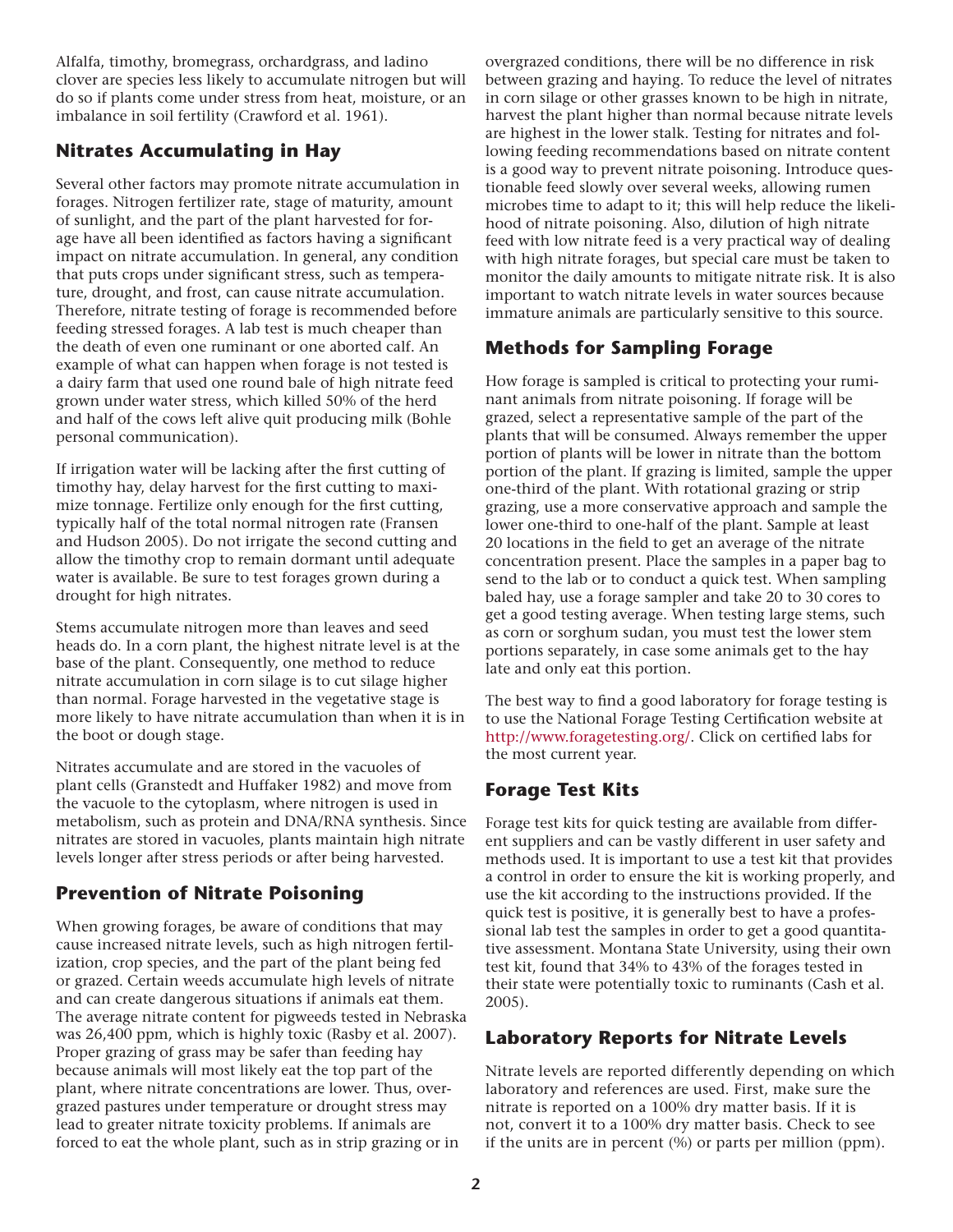| Table 2. Nitrate-nitrogen and nitrate level categories toxicity ratings and comments. |  |  |  |
|---------------------------------------------------------------------------------------|--|--|--|
|                                                                                       |  |  |  |

| $NO, -N$<br>ppm | NO,<br>ppm        | Rating         | <b>Comments</b>                                                                                                                  |
|-----------------|-------------------|----------------|----------------------------------------------------------------------------------------------------------------------------------|
| 0 to 564        | 0 to $2,500$      | Safe           | Considered safe in most circumstances.                                                                                           |
| 568 to 1,136    | 2,500 to 5,000    | Generally safe | Safe when fed in balanced rations. Limit to 50% of ration<br>dry matter for pregnant animals. Check water for nitrates.          |
| 1,136 to 3,409  | 5,000 to 15,000   | Danger         | Limit to 25% of ration dry matter. Feed with a balanced<br>ration. May encounter production losses and reproductive<br>problems. |
| 3,409 to 7,500  | 15,000 and 33,000 | <b>Toxic</b>   | Do not feed free choice. Feed only less than 15% of dry<br>matter in a total mixed ration.                                       |

Adapted from Ball et al. 2002

To convert percent to ppm, move the decimal point four places to the right (Example:  $0.2\% = 2,000$  ppm). Check to see if the laboratory reports  $NO<sub>3</sub>$  (nitrate) or  $NO<sub>3</sub>-N$ (nitrate nitrogen). To convert  $NO<sub>3</sub>$ -N to  $NO<sub>3</sub>$ , multiply by 4.4 (Example: 0.1%  $NO_3-N = 0.44\% NO_3$ ).

#### **Strategies for Feeding Higher Nitrate Forage**

In general, it is recommended that nitrate levels  $(NO<sub>3</sub>)$  not exceed 10,000 ppm (1%) of the ration on a dry matter basis for non-pregnant cows (Schneider 2012; Brownson and Zollinger 1996). Pregnant cows could have abortions if the NO<sub>2</sub> level is above 5,000 ppm. Do not turn hungry cows out onto high nitrate feed. Some animals have died from feed with  $NO<sub>3</sub>$  levels as low as 1,000 ppm when they have gorged themselves in a short amount of time. Livestock have some ability to adjust to nitrate levels if given enough time (Anonymous n.d.). To promote the safe use of forage, Table 2 provides suggested forage-feeding guidelines based on ppm of nitrate-N and nitrate  $(NO<sub>3</sub>)$ .

#### **Nitrates in Water**

In most situations, water with high nitrate levels will not be an issue because these levels have to be above 100 ppm NO<sub>2</sub>- N, which is not likely, especially if the water comes from a well or is river water (Rasby et al. 2007). Nitrate problems are much more likely if livestock are drinking from ponds, road ditches in drainage areas from feedlots, silos, septic tanks, lagoons, or drainage from heavily fertilized fields. Nitrate problems are additive, so feed and water should be considered together when animals are consuming high levels of either of these.

#### **Conclusions**

Prevention of nitrate accumulation by not over-fertilizing, testing suspect forages, introducing new feed slowly, and limiting feeding of high nitrate feeds will help reduce the risk of nitrate poisoning. Applying these steps in the day-to-day operations of a livestock operation will assist in protecting livestock health.

#### **References**

- Allison, C. 2010. Nitrate Poisoning of Livestock. *New Mexico State University Guide* B-807. New Mexico State University. [http://aces.nmsu.edu/pubs/\\_b/b-807.pdf](http://aces.nmsu.edu/pubs/_b/b-807.pdf).
- Ball, D.M., C.S. Hoveland, and G.D. Lacefield. 2002. *Southern Forages*. 3rd ed. Norcross, GA: Potash and Phosphate Institute.
- Brownson, R., and B. Zollinger. 1996. Nitrates in Cattle and Water. *Cooperative Extension System Cattle Producers Library* CL355. [http://www.uwyo.edu/ces/psas/](http://www.uwyo.edu/ces/psas/documents/cl355.pdf) [documents/cl355.pdf](http://www.uwyo.edu/ces/psas/documents/cl355.pdf).
- Cash, D., J. Hagler, L. Keddington, R. Carlstro. 2005. Nitrate QuikTest for Rapid Detection of High Nitrate Levels in Forages. *Journal of Extension* 43, Article 1. [http://www.](http://www.joe.org/joe/2005february/iw6.php) [joe.org/joe/2005february/iw6.php](http://www.joe.org/joe/2005february/iw6.php).
- Crawford, R.F., W.K. Kennedy, and W.C. Johnson. 1961. Some Factors That Affect Nitrate Accumulation in Forages. *Agronomy Journal* 53: 159–162.
- Fransen, S., and T. Hudson. 2005. Drought Advisory Timothy Hay. *Washington State University Publication*  EM4919E. Washington State University. [http://cru.cahe.](http://cru.cahe.wsu.edu/CEPublications/em4919e/em4919e.pdf) [wsu.edu/CEPublications/em4919e/em4919e.pdf](http://cru.cahe.wsu.edu/CEPublications/em4919e/em4919e.pdf).
- Granstedt, R.C., and R.C. Huffaker. 1982. Identification of the Leaf Vacuole as a Major Nitrate Storage Pool. *Plant Physiology* 70: 410–413.
- Provin, T.L., and J.L. Pitt. 2003. Nitrates and Prussic Acid in Forages—Sampling, Testing and Management Strategies. *Texas A&M Agrilife Extension Publication* E-543. Texas A&M University. [http://varietytesting.tamu.edu/forages/](http://varietytesting.tamu.edu/forages/otherpublications/Nitrate.pdf) [otherpublications/Nitrate.pdf](http://varietytesting.tamu.edu/forages/otherpublications/Nitrate.pdf).
- Rasby, R.J., B.E. Anderson, and P.J. Kononoff. 2007. Nitrates in Livestock Feeding. *University of Nebraska-Lincoln NebGuide* G1779. University of Nebraska-Lincoln. [http://](http://ianrpubs.unl.edu/live/g1779/build/g1779.pdf) [ianrpubs.unl.edu/live/g1779/build/g1779.pdf](http://ianrpubs.unl.edu/live/g1779/build/g1779.pdf).
- Schneider, N.R. 2012. Overview of Nitrate and Nitrite Poisoning, in *The Merck Veterinary Manual*. [http://www.](http://www.merckmanuals.com/vet/toxicology/nitrate_and_nitrite_poisoning/overview_of_nitrate_and_nitrite_poisoning.html) [merckmanuals.com/vet/toxicology/nitrate\\_and\\_nitrite\\_](http://www.merckmanuals.com/vet/toxicology/nitrate_and_nitrite_poisoning/overview_of_nitrate_and_nitrite_poisoning.html) [poisoning/overview\\_of\\_nitrate\\_and\\_nitrite\\_poisoning.html](http://www.merckmanuals.com/vet/toxicology/nitrate_and_nitrite_poisoning/overview_of_nitrate_and_nitrite_poisoning.html).